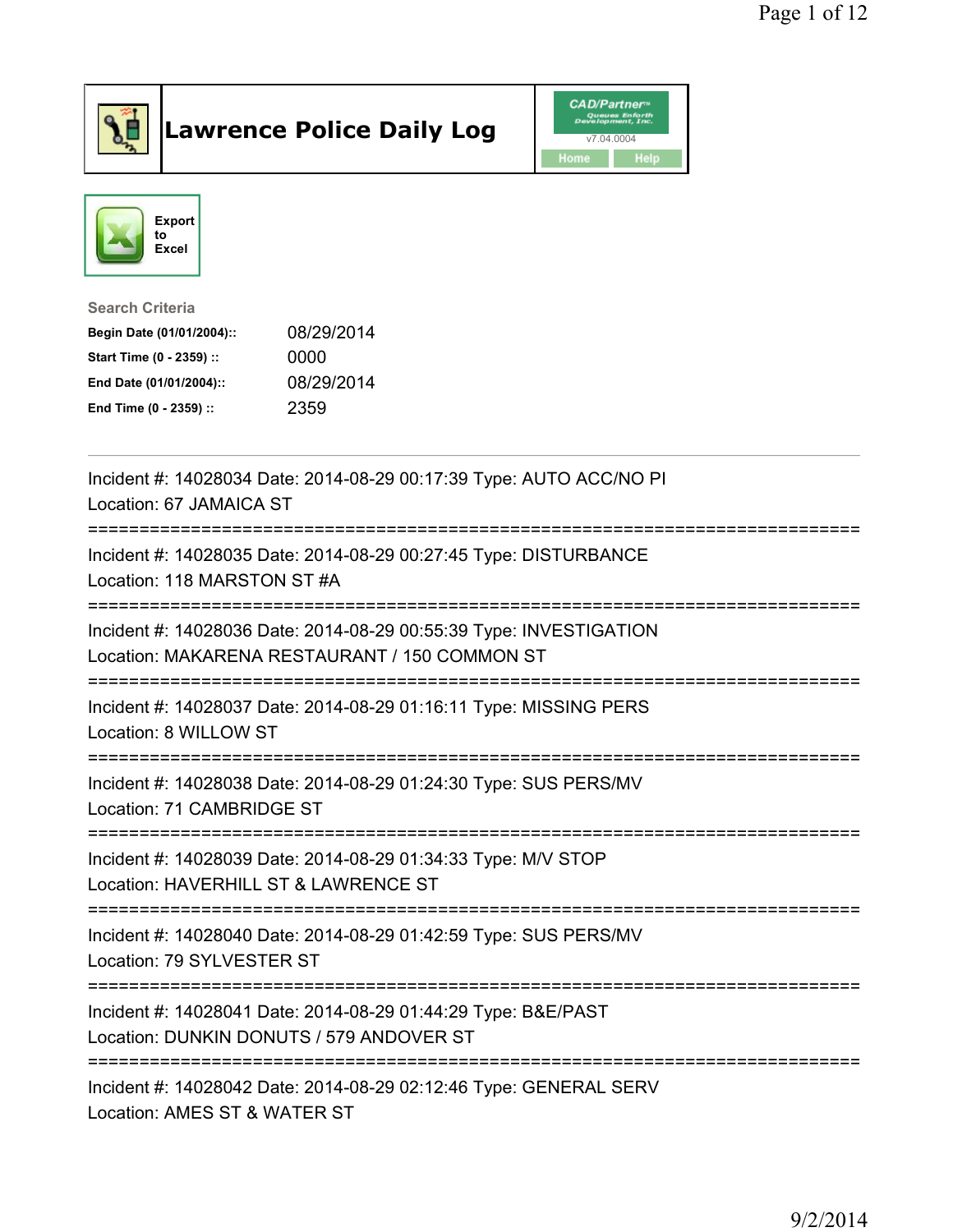| Incident #: 14028043 Date: 2014-08-29 02:18:53 Type: ALARMS<br>Location: SLE SCHOOL / 165 S UNION ST                               |
|------------------------------------------------------------------------------------------------------------------------------------|
| Incident #: 14028044 Date: 2014-08-29 02:45:36 Type: MAL DAMAGE<br>Location: 94 AMES ST<br>______________________________________  |
| Incident #: 14028045 Date: 2014-08-29 02:49:32 Type: M/V STOP<br><b>Location: MARSTON ST</b>                                       |
| Incident #: 14028046 Date: 2014-08-29 02:58:00 Type: B&E/PROG<br>Location: 96 WOODLAND ST                                          |
| Incident #: 14028047 Date: 2014-08-29 03:53:27 Type: M/V STOP<br>Location: DUNKIN DONUTS / 226 WINTHROP AV                         |
| Incident #: 14028048 Date: 2014-08-29 04:44:29 Type: UNWANTEDGUEST<br>Location: 127 FARNHAM ST                                     |
| Incident #: 14028049 Date: 2014-08-29 05:15:46 Type: ALARMS<br>Location: 369 WATER ST                                              |
| Incident #: 14028050 Date: 2014-08-29 05:59:15 Type: ALARMS<br>Location: 25 BOYD ST                                                |
| =====================<br>Incident #: 14028051 Date: 2014-08-29 06:01:47 Type: ALARMS<br>Location: MAIN STREAM GLOBAL / 90 GLENN ST |
| Incident #: 14028052 Date: 2014-08-29 07:08:22 Type: M/V STOP<br>Location: ESSEX ST & UNION ST                                     |
| Incident #: 14028053 Date: 2014-08-29 07:11:42 Type: M/V STOP<br>Location: 700 ESSEX ST                                            |
| Incident #: 14028054 Date: 2014-08-29 07:14:42 Type: M/V STOP<br>Location: 300 CANAL ST                                            |
| Incident #: 14028055 Date: 2014-08-29 07:18:29 Type: SUS PERS/MV<br>Location: CITY HALL / 200 COMMON ST                            |
| Incident #: 14028056 Date: 2014-08-29 07:22:57 Type: A&B D/W PAST<br>Lootion: LAWDENCE CENEDAL LIOCDITAL /4 CENEDAL CT             |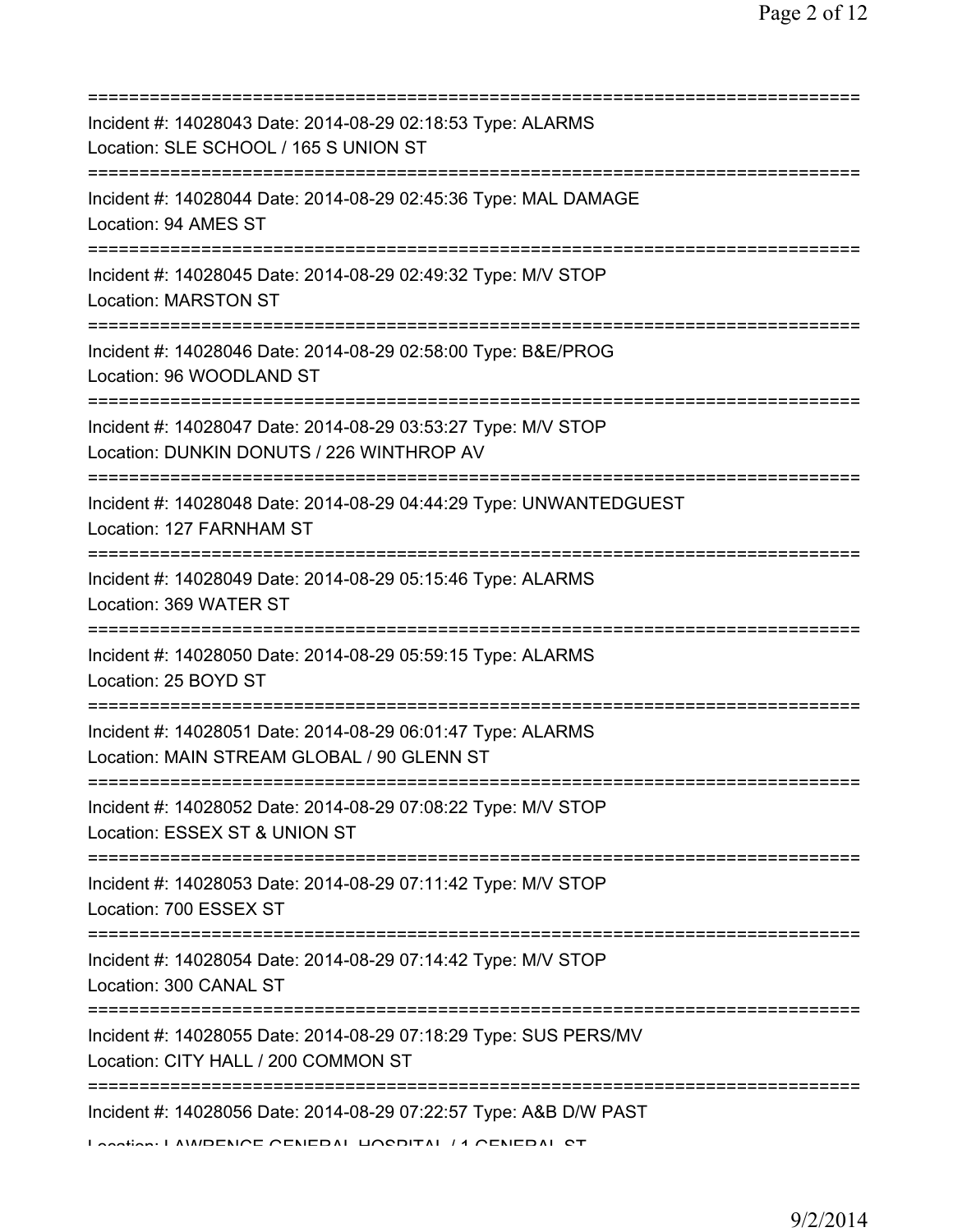| Incident #: 14028057 Date: 2014-08-29 07:24:26 Type: TRANSPORT<br>Location: 90 LOWELL ST<br>Incident #: 14028058 Date: 2014-08-29 07:26:12 Type: AUTO ACC/NO PI<br>Location: 66 ALLSTON ST<br>Incident #: 14028059 Date: 2014-08-29 07:40:14 Type: M/V STOP<br>Location: MERRIMACK ST & PARKER ST<br>Incident #: 14028060 Date: 2014-08-29 07:58:33 Type: DISTURBANCE<br>Location: 277 MERRIMACK ST #A<br>Incident #: 14028061 Date: 2014-08-29 08:03:28 Type: TOW OF M/V<br>Location: STORROW ST & WOODLAND ST<br>Incident #: 14028062 Date: 2014-08-29 08:07:31 Type: STOL/MV/PAS<br>Location: 197 WEST ST<br>=====================================<br>Incident #: 14028063 Date: 2014-08-29 08:12:24 Type: AUTO ACC/NO PI<br>Location: 62 WATER ST<br>=============================<br>Incident #: 14028064 Date: 2014-08-29 08:21:08 Type: MAL DAMAGE<br>Location: HAVERHILL ST<br>Incident #: 14028065 Date: 2014-08-29 08:33:39 Type: CK WELL BEING<br>Location: 19 BROOK ST FL 1<br>Incident #: 14028066 Date: 2014-08-29 08:40:41 Type: SUS PERS/MV<br><b>Location: FLORAL ST</b><br>Incident #: 14028067 Date: 2014-08-29 08:45:41 Type: ABAND MV<br>Location: 240 BRUCE ST<br>Incident #: 14028068 Date: 2014-08-29 08:59:37 Type: MISSING PERS<br>Location: 224 WATER ST<br>Incident #: 14028069 Date: 2014-08-29 09:15:50 Type: STOL/MV/PAS<br>Location: 203 HAVERHILL ST<br>:============<br>Incident #: 14028070 Date: 2014-08-29 09:23:31 Type: ALARM/BURG |  |
|---------------------------------------------------------------------------------------------------------------------------------------------------------------------------------------------------------------------------------------------------------------------------------------------------------------------------------------------------------------------------------------------------------------------------------------------------------------------------------------------------------------------------------------------------------------------------------------------------------------------------------------------------------------------------------------------------------------------------------------------------------------------------------------------------------------------------------------------------------------------------------------------------------------------------------------------------------------------------------------------------------------------------------------------------------------------------------------------------------------------------------------------------------------------------------------------------------------------------------------------------------------------------------------------------------------------------------------------------------------------------------------------------------------------------------------------------------------------------|--|
|                                                                                                                                                                                                                                                                                                                                                                                                                                                                                                                                                                                                                                                                                                                                                                                                                                                                                                                                                                                                                                                                                                                                                                                                                                                                                                                                                                                                                                                                           |  |
|                                                                                                                                                                                                                                                                                                                                                                                                                                                                                                                                                                                                                                                                                                                                                                                                                                                                                                                                                                                                                                                                                                                                                                                                                                                                                                                                                                                                                                                                           |  |
|                                                                                                                                                                                                                                                                                                                                                                                                                                                                                                                                                                                                                                                                                                                                                                                                                                                                                                                                                                                                                                                                                                                                                                                                                                                                                                                                                                                                                                                                           |  |
|                                                                                                                                                                                                                                                                                                                                                                                                                                                                                                                                                                                                                                                                                                                                                                                                                                                                                                                                                                                                                                                                                                                                                                                                                                                                                                                                                                                                                                                                           |  |
|                                                                                                                                                                                                                                                                                                                                                                                                                                                                                                                                                                                                                                                                                                                                                                                                                                                                                                                                                                                                                                                                                                                                                                                                                                                                                                                                                                                                                                                                           |  |
|                                                                                                                                                                                                                                                                                                                                                                                                                                                                                                                                                                                                                                                                                                                                                                                                                                                                                                                                                                                                                                                                                                                                                                                                                                                                                                                                                                                                                                                                           |  |
|                                                                                                                                                                                                                                                                                                                                                                                                                                                                                                                                                                                                                                                                                                                                                                                                                                                                                                                                                                                                                                                                                                                                                                                                                                                                                                                                                                                                                                                                           |  |
|                                                                                                                                                                                                                                                                                                                                                                                                                                                                                                                                                                                                                                                                                                                                                                                                                                                                                                                                                                                                                                                                                                                                                                                                                                                                                                                                                                                                                                                                           |  |
|                                                                                                                                                                                                                                                                                                                                                                                                                                                                                                                                                                                                                                                                                                                                                                                                                                                                                                                                                                                                                                                                                                                                                                                                                                                                                                                                                                                                                                                                           |  |
|                                                                                                                                                                                                                                                                                                                                                                                                                                                                                                                                                                                                                                                                                                                                                                                                                                                                                                                                                                                                                                                                                                                                                                                                                                                                                                                                                                                                                                                                           |  |
|                                                                                                                                                                                                                                                                                                                                                                                                                                                                                                                                                                                                                                                                                                                                                                                                                                                                                                                                                                                                                                                                                                                                                                                                                                                                                                                                                                                                                                                                           |  |
|                                                                                                                                                                                                                                                                                                                                                                                                                                                                                                                                                                                                                                                                                                                                                                                                                                                                                                                                                                                                                                                                                                                                                                                                                                                                                                                                                                                                                                                                           |  |
|                                                                                                                                                                                                                                                                                                                                                                                                                                                                                                                                                                                                                                                                                                                                                                                                                                                                                                                                                                                                                                                                                                                                                                                                                                                                                                                                                                                                                                                                           |  |
|                                                                                                                                                                                                                                                                                                                                                                                                                                                                                                                                                                                                                                                                                                                                                                                                                                                                                                                                                                                                                                                                                                                                                                                                                                                                                                                                                                                                                                                                           |  |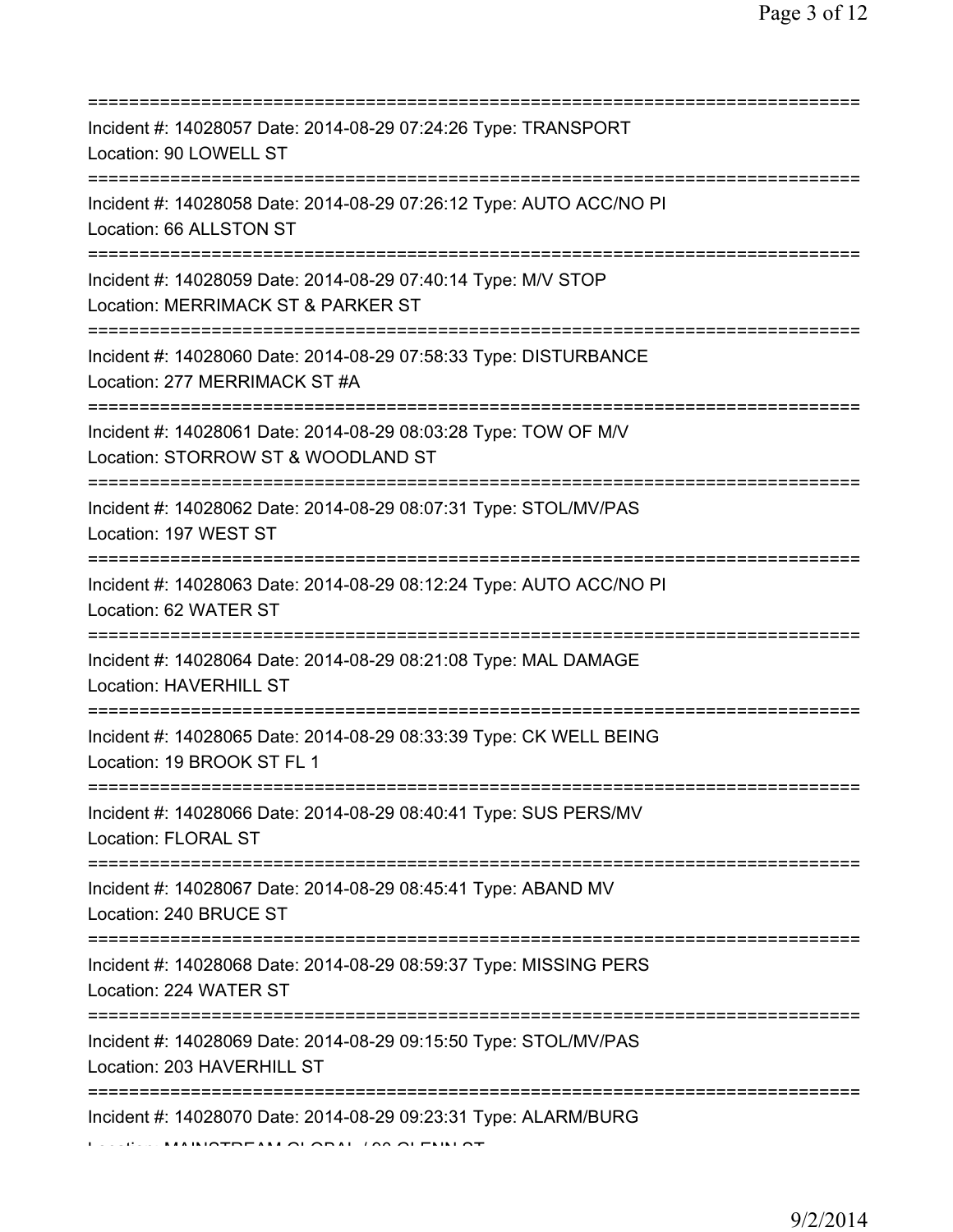| Incident #: 14028072 Date: 2014-08-29 09:55:30 Type: 209A/SERVE<br>Location: 80 BAILEY ST                                              |
|----------------------------------------------------------------------------------------------------------------------------------------|
| Incident #: 14028071 Date: 2014-08-29 09:58:23 Type: INVESTIGATION<br>Location: 90 LOWELL ST                                           |
| Incident #: 14028073 Date: 2014-08-29 10:00:15 Type: LARCENY/PAST<br>Location: SOLECTRIA RENEWABLES / 360 MERRIMACK ST                 |
| Incident #: 14028074 Date: 2014-08-29 10:03:13 Type: WARRANT SERVE<br>Location: 16 BELMONT ST<br>===================================== |
| Incident #: 14028075 Date: 2014-08-29 10:03:24 Type: STOL/MV/PAS<br>Location: 4 ROWE ST #2<br>=================================        |
| Incident #: 14028076 Date: 2014-08-29 10:12:18 Type: M/V STOP<br>Location: 111 BUNKERHILL ST                                           |
| Incident #: 14028077 Date: 2014-08-29 10:30:54 Type: SUS PERS/MV<br>Location: ESSEX ST & UNION ST<br>:============                     |
| Incident #: 14028078 Date: 2014-08-29 10:36:48 Type: ALARM/BURG<br>Location: 16 OHIO AV                                                |
| Incident #: 14028079 Date: 2014-08-29 10:43:49 Type: SUS PERS/MV<br>Location: 402 LOWELL ST                                            |
| Incident #: 14028080 Date: 2014-08-29 10:57:02 Type: BUILDING CHK<br>Location: WAGLIN FLOWER SHOP / 635 BROADWAY                       |
| Incident #: 14028081 Date: 2014-08-29 10:58:51 Type: LARCENY/PAST<br>Location: 35 COMMON ST<br>===================================     |
| Incident #: 14028082 Date: 2014-08-29 11:16:58 Type: SUS PERS/MV<br>Location: BROADWAY & HAVERHILL ST                                  |
| Incident #: 14028083 Date: 2014-08-29 11:22:30 Type: 209A/SERVE<br>Location: 71 BIGELOW ST                                             |
| Incident #: 14028084 Date: 2014-08-29 11:22:48 Type: TRESPASSING                                                                       |

Location: 45 BROADWAY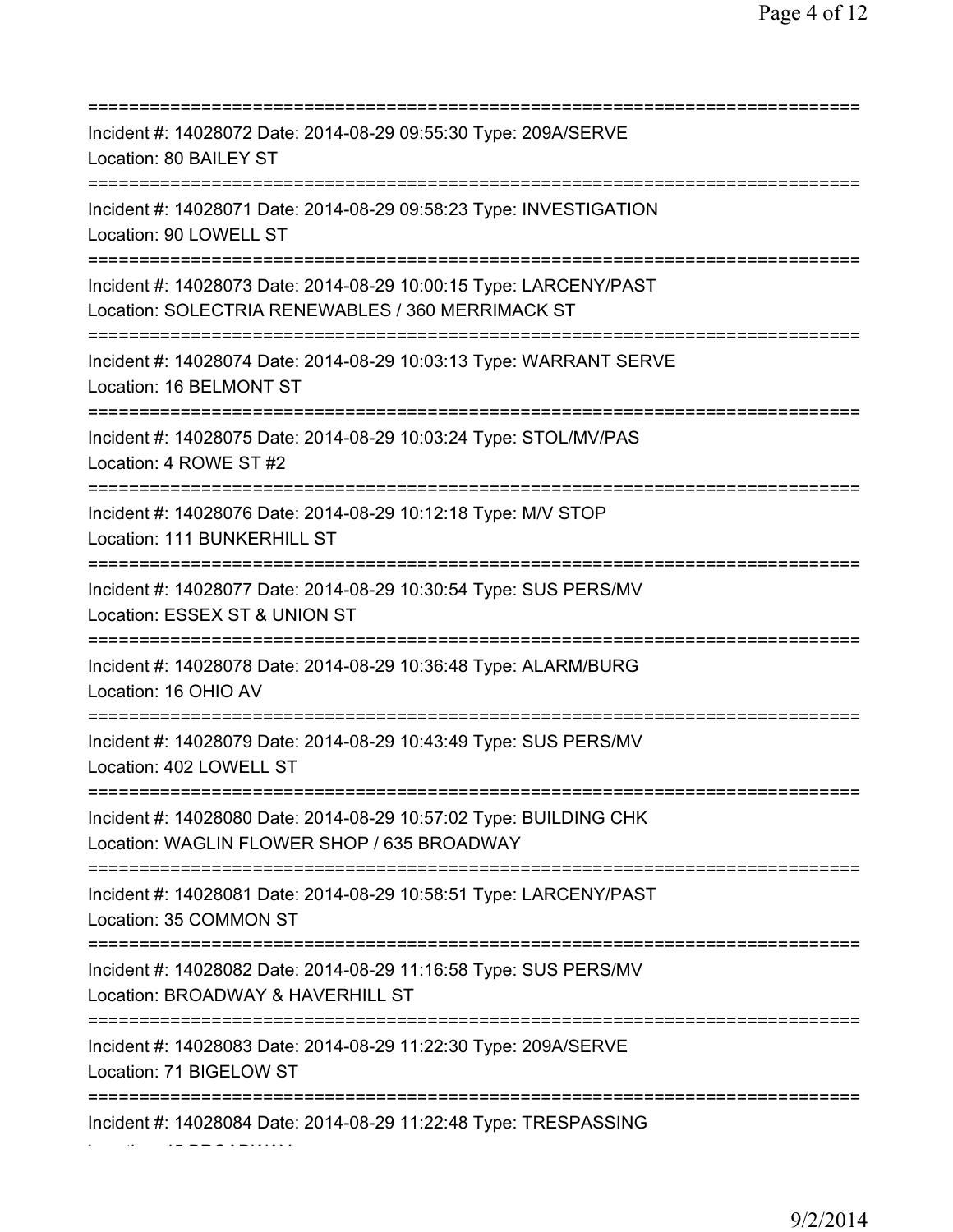=========================================================================== Incident #: 14028085 Date: 2014-08-29 11:26:55 Type: 209A/SERVE Location: 21 COOLIDGE ST =========================================================================== Incident #: 14028086 Date: 2014-08-29 11:27:47 Type: 209A/SERVE Location: 287 JACKSON ST =========================================================================== Incident #: 14028087 Date: 2014-08-29 11:36:09 Type: WARRANT SERVE Location: 21 COOLIDGE ST =========================================================================== Incident #: 14028088 Date: 2014-08-29 11:37:12 Type: DRUG OVERDOSE Location: 175 BAILEY ST =========================================================================== Incident #: 14028089 Date: 2014-08-29 11:57:49 Type: MEDIC SUPPORT Location: BROADWAY & METHUEN ST =========================================================================== Incident #: 14028090 Date: 2014-08-29 11:58:34 Type: M/V STOP Location: CENTRAL BRIDGE =========================================================================== Incident #: 14028091 Date: 2014-08-29 12:07:19 Type: ALARM/BURG Location: OLIVIO RESD / 37 STORROW ST =========================================================================== Incident #: 14028092 Date: 2014-08-29 12:09:20 Type: SUS PERS/MV Location: 220 MERRIMACK ST =========================================================================== Incident #: 14028093 Date: 2014-08-29 12:19:20 Type: SUS PERS/MV Location: HIGH ST & STORROW ST =========================================================================== Incident #: 14028094 Date: 2014-08-29 12:26:42 Type: STOL/MV/PAS Location: 88 PHILLIPS ST =========================================================================== Incident #: 14028095 Date: 2014-08-29 12:29:08 Type: ASSSIT OTHER PD Location: 345 WATER ST =========================================================================== Incident #: 14028096 Date: 2014-08-29 12:56:32 Type: MEDIC SUPPORT Location: 414 COMMON ST =========================================================================== Incident #: 14028097 Date: 2014-08-29 12:59:38 Type: SUS PERS/MV Location: 56 WILMOT ST =========================================================================== Incident #: 14028098 Date: 2014-08-29 13:12:17 Type: 209A/SERVE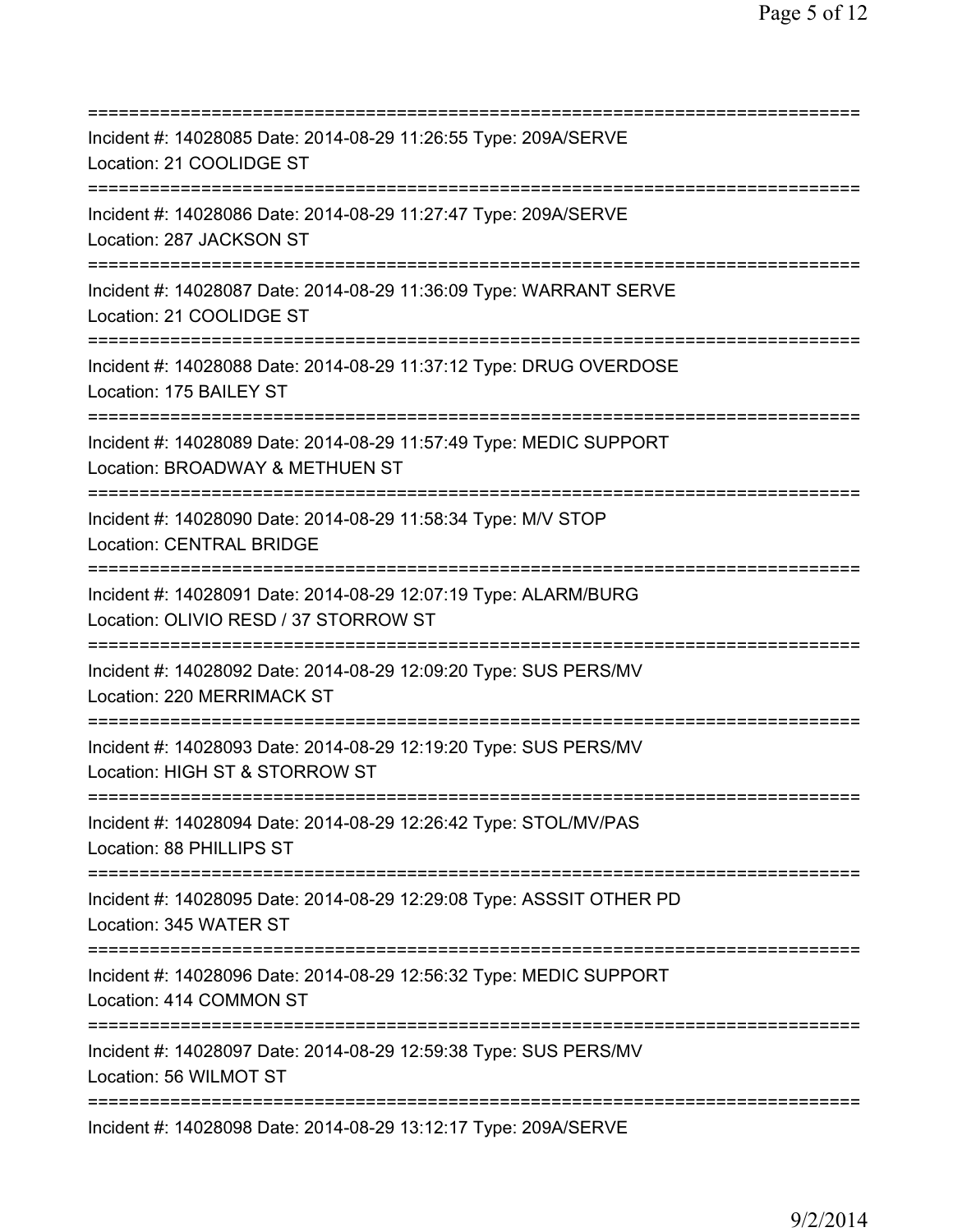=========================================================================== Incident #: 14028099 Date: 2014-08-29 13:18:01 Type: LARCENY/ATTMEPT Location: DUNKIN DONUTS / 342 BROADWAY =========================================================================== Incident #: 14028102 Date: 2014-08-29 13:22:58 Type: AUTO ACC/NO PI Location: COMMON ST & NEWBURY ST =========================================================================== Incident #: 14028100 Date: 2014-08-29 13:25:22 Type: LOCKOUT Location: 323 HOWARD ST #APT 12 FL 2NDFL =========================================================================== Incident #: 14028101 Date: 2014-08-29 13:26:11 Type: SUS PERS/MV Location: AMES ST & YALE ST =========================================================================== Incident #: 14028103 Date: 2014-08-29 13:49:20 Type: 209A/SERVE Location: 235 PROSPECT ST =========================================================================== Incident #: 14028104 Date: 2014-08-29 13:54:25 Type: 209A/SERVE Location: 32 BROOK ST =========================================================================== Incident #: 14028105 Date: 2014-08-29 13:55:31 Type: 209A/SERVE Location: 6 DIAMOND ST #27 =========================================================================== Incident #: 14028106 Date: 2014-08-29 13:58:14 Type: BUILDING CHK Location: 92 BENNINGTON ST =========================================================================== Incident #: 14028107 Date: 2014-08-29 14:07:40 Type: MEDIC SUPPORT Location: MERRIMACK ST & S CANAL ST =========================================================================== Incident #: 14028108 Date: 2014-08-29 14:08:32 Type: M/V STOP Location: HAVERHILL ST & JACKSON ST =========================================================================== Incident #: 14028109 Date: 2014-08-29 14:13:01 Type: M/V STOP Location: GIFT SHOP MULTI CENTER / 298 LAWRENCE ST =========================================================================== Incident #: 14028110 Date: 2014-08-29 14:17:40 Type: DISTURBANCE Location: 2 MUSEUM SQ =========================================================================== Incident #: 14028111 Date: 2014-08-29 14:20:09 Type: MAN DOWN Location: CITY HALL / 200 COMMON ST =========================================================================== Incident #: 14028112 Date: 2014-08-29 14:29:39 Type: INVESTIGATION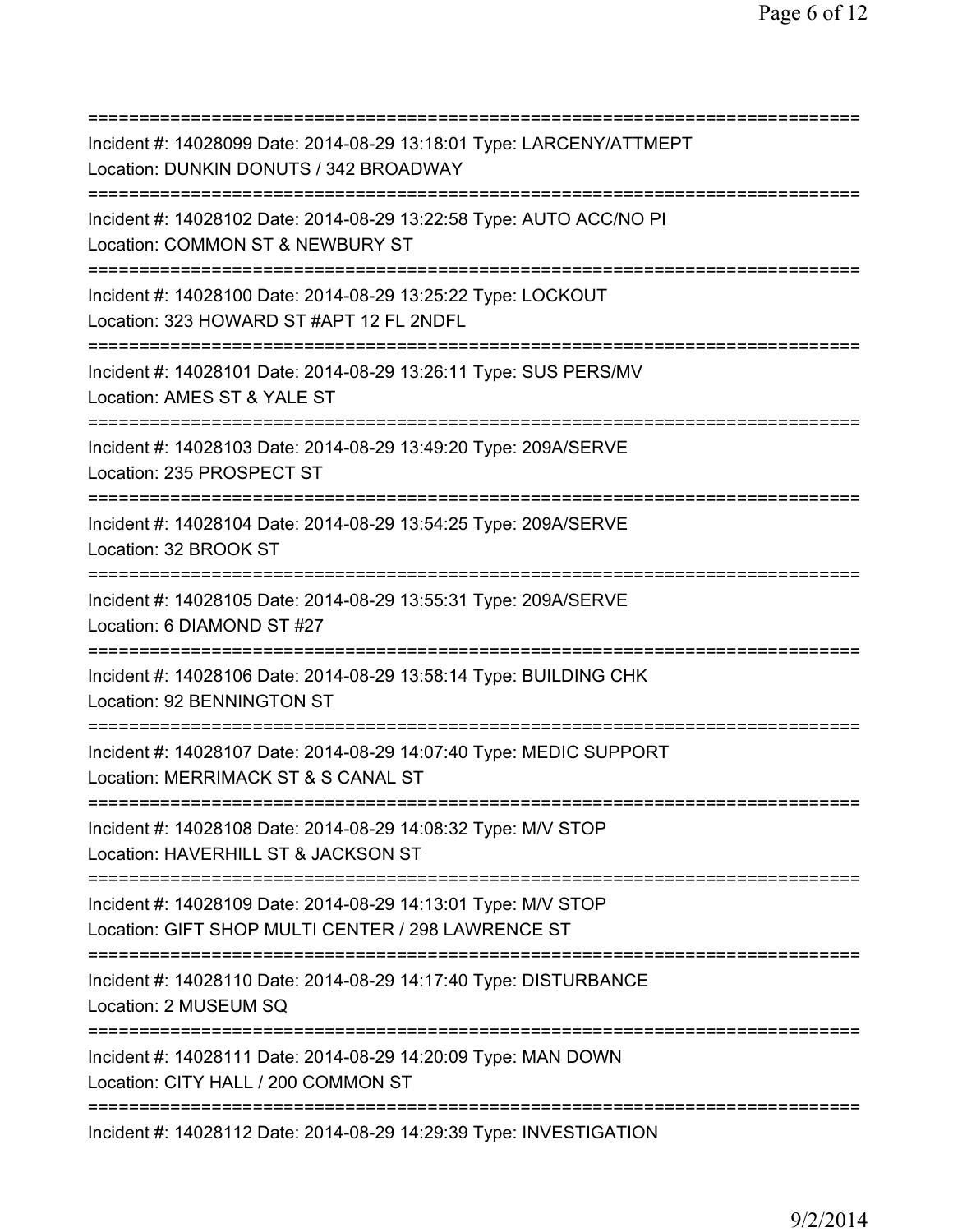| Location: 342 BROADWAY                                                                                                                  |
|-----------------------------------------------------------------------------------------------------------------------------------------|
| Incident #: 14028113 Date: 2014-08-29 14:33:32 Type: M/V STOP<br>Location: 200 ESSEX ST                                                 |
| Incident #: 14028114 Date: 2014-08-29 14:37:38 Type: AMBULANCE ASSSI<br>Location: 213 CRAWFORD ST                                       |
| Incident #: 14028115 Date: 2014-08-29 14:38:29 Type: 209A/SERVE<br>Location: 200 BAILEY ST                                              |
| Incident #: 14028116 Date: 2014-08-29 14:43:00 Type: ALARM/BURG<br>Location: SPANISH FREE CHURCH / 370 ESSEX ST                         |
| Incident #: 14028117 Date: 2014-08-29 14:48:21 Type: ROBBERY UNARM<br>Location: COMMON PARK / COMMON ST                                 |
| Incident #: 14028118 Date: 2014-08-29 14:49:43 Type: M/V STOP<br>Location: BOXFORD ST & WINTHROP AV                                     |
| Incident #: 14028119 Date: 2014-08-29 14:54:01 Type: M/V STOP<br>Location: MT VERNON ST & S BROADWAY                                    |
| Incident #: 14028121 Date: 2014-08-29 14:54:17 Type: CK WELL BEING<br>Location: 54 AVON ST FL 2                                         |
| Incident #: 14028120 Date: 2014-08-29 14:55:14 Type: ALARM/BURG<br>Location: OLIVIO RESD / 37 STORROW ST                                |
| Incident #: 14028122 Date: 2014-08-29 15:38:26 Type: M/V STOP<br>Location: PARK ST & SPRUCE ST                                          |
| -------------------------------------<br>Incident #: 14028123 Date: 2014-08-29 15:46:51 Type: SUS PERS/MV<br>Location: 15 BUNKERHILL ST |
| Incident #: 14028124 Date: 2014-08-29 15:51:55 Type: DISTURBANCE<br>Location: 178 WALNUT ST FL 3RDFL                                    |
| Incident #: 14028125 Date: 2014-08-29 15:54:22 Type: DISORDERLY<br>Location: MARGIN ST & MELVIN ST                                      |
| Incident # 44000407 Deta: 0044 00 00 46:00:04 Tune: OV WELL DEINIO                                                                      |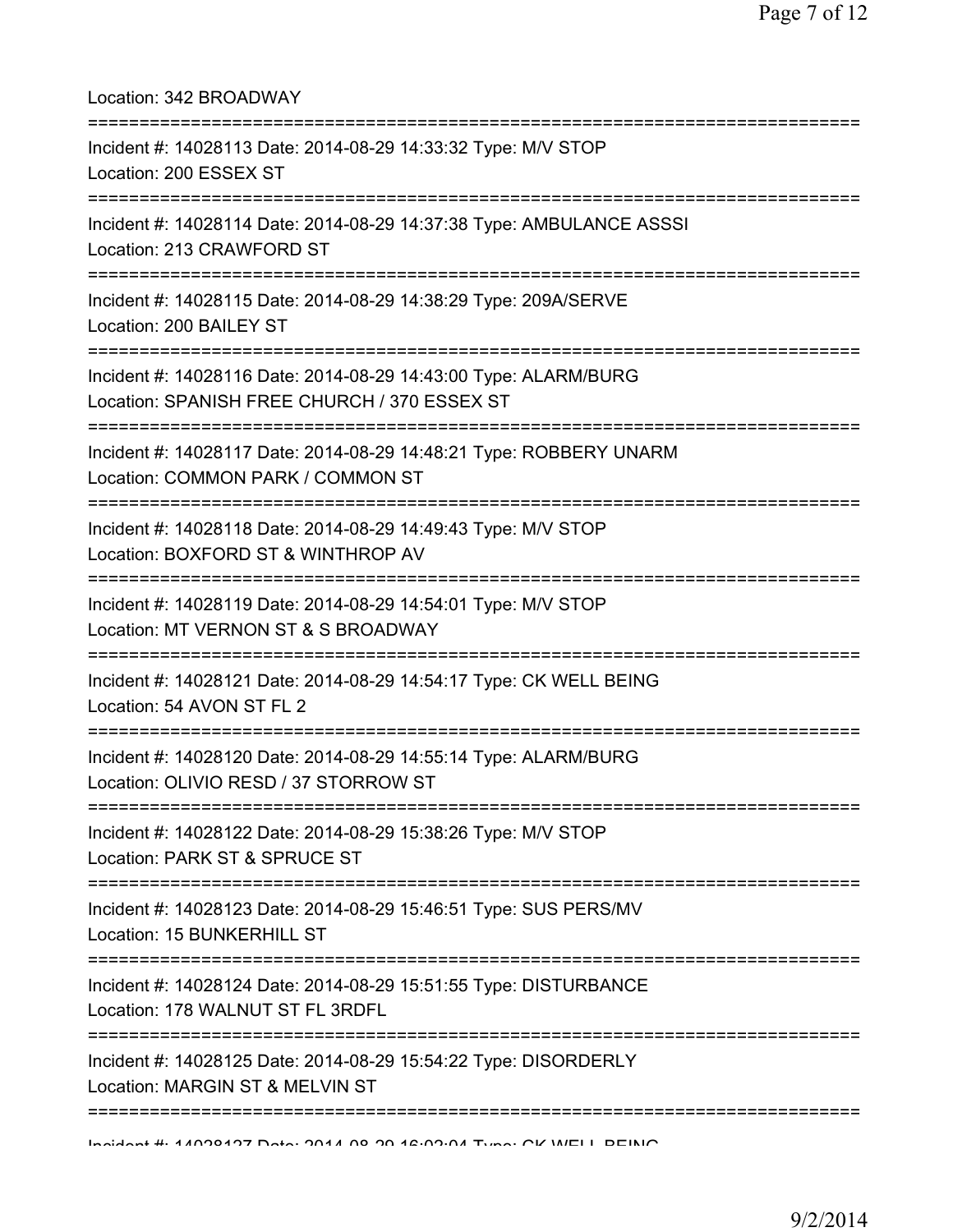## Location: 34 MARIQUE DR

| Incident #: 14028126 Date: 2014-08-29 16:02:24 Type: M/V STOP<br>Location: MERRIMACK ST & S UNION ST                                            |
|-------------------------------------------------------------------------------------------------------------------------------------------------|
| ==========================<br>Incident #: 14028128 Date: 2014-08-29 16:27:15 Type: M/V STOP<br>Location: 248 BROADWAY                           |
| Incident #: 14028130 Date: 2014-08-29 16:35:36 Type: M/V STOP<br>Location: MARKET ST & PARKER ST<br>===================================         |
| Incident #: 14028129 Date: 2014-08-29 16:38:56 Type: M/V STOP<br>Location: BRADFORD ST & HAMPSHIRE ST<br>-----------------------------------    |
| Incident #: 14028131 Date: 2014-08-29 16:48:51 Type: M/V STOP<br><b>Location: FALLS BRIDGE</b>                                                  |
| Incident #: 14028132 Date: 2014-08-29 16:52:47 Type: ALARM/BURG<br>Location: LAWRENCE/METHUEN FAMILY COALIT / 112 E HAVERHILL ST #A             |
| Incident #: 14028133 Date: 2014-08-29 16:57:42 Type: AUTO ACC/PI<br>Location: 1 GENERAL ST                                                      |
| Incident #: 14028134 Date: 2014-08-29 17:06:25 Type: ROBBERY ARMED<br>Location: 94 BRADFORD ST                                                  |
| Incident #: 14028135 Date: 2014-08-29 17:15:43 Type: SUS PERS/MV<br>Location: LAWRENCE ST & MAPLE ST                                            |
| Incident #: 14028136 Date: 2014-08-29 17:19:03 Type: ROBBERY ARMED<br>Location: 15 WEST ST                                                      |
| Incident #: 14028137 Date: 2014-08-29 17:25:30 Type: M/V STOP<br>Location: ELAINES FISH + CHIP / 234 HAMPSHIRE ST                               |
| Incident #: 14028138 Date: 2014-08-29 17:29:25 Type: ALARM/BURG<br>Location: RESD;GLORIO OLIVIO & ANGEL CONCEPCI / 37 STORROW ST & 378-336-6799 |
| Incident #: 14028139 Date: 2014-08-29 17:47:12 Type: ALARM/BURG<br>Location: WEATHERBEE SCHOOL / 75 NEWTON ST                                   |
|                                                                                                                                                 |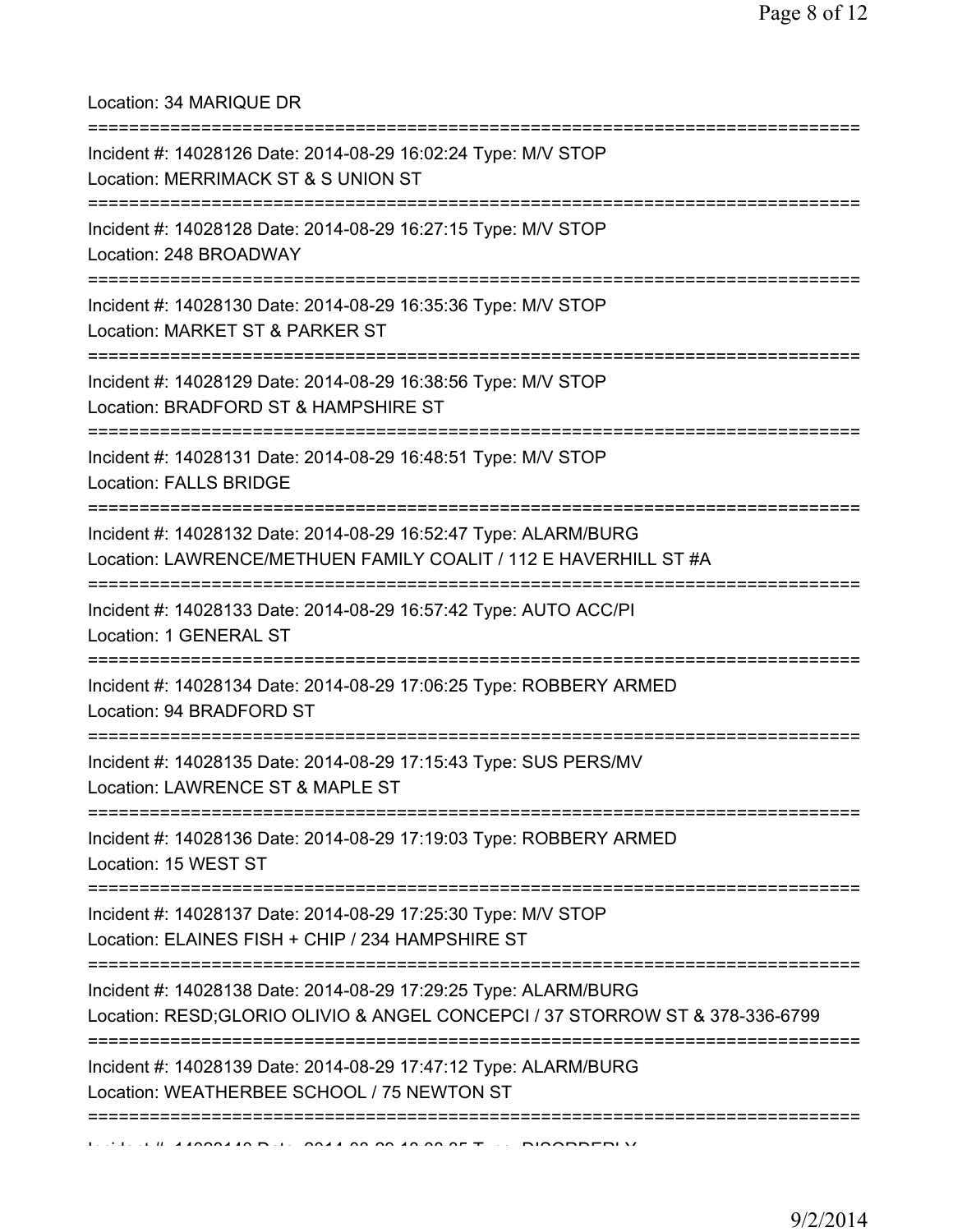Location: S BROADWAY & WEARE ST =========================================================================== Incident #: 14028141 Date: 2014-08-29 18:15:02 Type: DOMESTIC/PROG Location: 32-34 DRACUT ST FL 3 =========================================================================== Incident #: 14028142 Date: 2014-08-29 18:18:13 Type: M/V STOP Location: STEVENS CT & STORROW ST =========================================================================== Incident #: 14028143 Date: 2014-08-29 18:21:29 Type: HIT & RUN M/V Location: 46 FERRY ST =========================================================================== Incident #: 14028144 Date: 2014-08-29 18:27:53 Type: DOMESTIC/PROG Location: 57 ERVING AV FL 1 =========================================================================== Incident #: 14028145 Date: 2014-08-29 18:47:55 Type: DISORDERLY Location: MELVIN ST & WINTER ST =========================================================================== Incident #: 14028146 Date: 2014-08-29 19:15:27 Type: MV/BLOCKING Location: 96 OXFORD ST =========================================================================== Incident #: 14028147 Date: 2014-08-29 19:17:38 Type: ALARM/BURG Location: DUNKIN DONUTS / 225 ESSEX ST =========================================================================== Incident #: 14028148 Date: 2014-08-29 19:26:42 Type: NOISE ORD Location: 252 E HAVERHILL ST #1 FL 1 =========================================================================== Incident #: 14028150 Date: 2014-08-29 19:34:03 Type: MISSING PERS Location: 18 BELLEVUE ST =========================================================================== Incident #: 14028149 Date: 2014-08-29 19:34:38 Type: LARCENY/PAST Location: 119 OXFORD ST =========================================================================== Incident #: 14028151 Date: 2014-08-29 19:44:57 Type: 209A/VIOLATION Location: 111 EXCHANGE ST =========================================================================== Incident #: 14028152 Date: 2014-08-29 19:45:29 Type: LARCENY/PAST Location: BROADWAY & LOWELL =========================================================================== Incident #: 14028153 Date: 2014-08-29 19:46:41 Type: DISORDERLY Location: CENTRAL CATHOLIC HIGH SCHOOL / 300 HAMPSHIRE ST =========================================================================== Incident #: 14028154 Date: 2014 08 29 19:57:16 Type: ALARM/BURG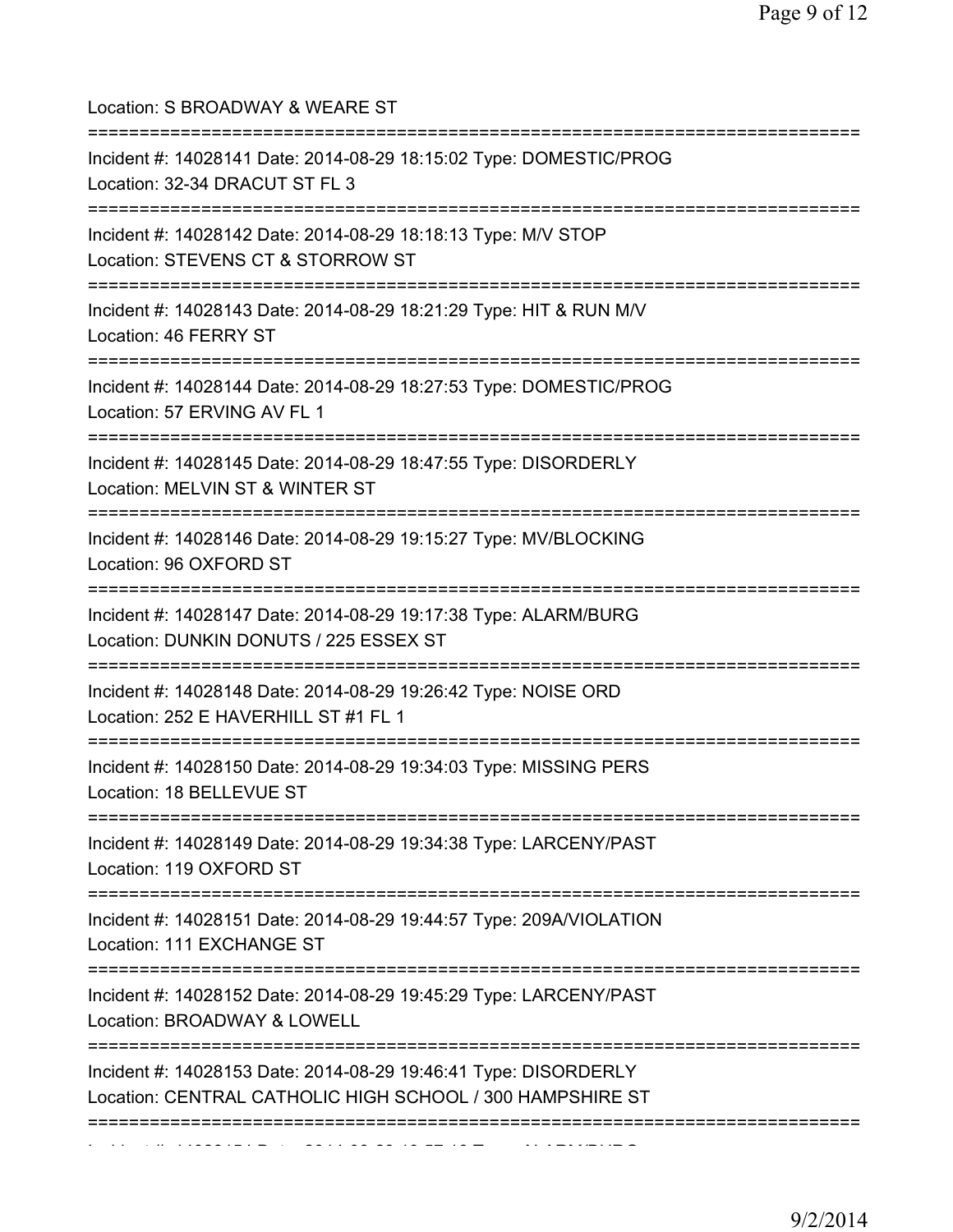Location: 51 GLENN ST

| Incident #: 14028155 Date: 2014-08-29 20:28:21 Type: M/V STOP<br>Location: ESSEX ST & LAWRENCE ST<br>----------------------           |
|---------------------------------------------------------------------------------------------------------------------------------------|
| Incident #: 14028156 Date: 2014-08-29 20:31:06 Type: SUS PERS/MV<br>Location: E HAVERHILL ST & JOSEPHINE AV                           |
| Incident #: 14028157 Date: 2014-08-29 20:46:28 Type: ALARM/BURG<br>Location: LORENZO BUILDING / 599 CANAL ST<br>===================== |
| Incident #: 14028158 Date: 2014-08-29 20:52:32 Type: DRUG OVERDOSE<br>Location: 77 OAK ST FL 2                                        |
| Incident #: 14028159 Date: 2014-08-29 20:54:27 Type: A&B PAST<br>Location: ZMC AUTO SHOP / 372 BROADWAY                               |
| Incident #: 14028160 Date: 2014-08-29 21:09:12 Type: NOISE ORD<br>Location: 75 BASSWOOD ST                                            |
| Incident #: 14028161 Date: 2014-08-29 21:13:21 Type: AUTO ACC/NO PI<br>Location: ANDOVER ST & PARKER ST                               |
| Incident #: 14028162 Date: 2014-08-29 21:18:48 Type: DOMESTIC/PROG<br>Location: 39 ALDER ST FL 2                                      |
| Incident #: 14028163 Date: 2014-08-29 21:21:09 Type: M/V STOP<br>Location: FRANKLIN ST & METHUEN ST                                   |
| Incident #: 14028164 Date: 2014-08-29 21:24:39 Type: BUILDING CHK<br>Location: 15 UNION ST                                            |
| Incident #: 14028165 Date: 2014-08-29 21:25:48 Type: DOMESTIC/PROG<br>Location: 47 MAY ST                                             |
| Incident #: 14028166 Date: 2014-08-29 21:27:10 Type: M/V STOP<br>Location: LAWRENCE ST & LOWELL ST                                    |
| Incident #: 14028167 Date: 2014-08-29 21:43:55 Type: NOISE ORD<br>Location: 12 STEVENS ST                                             |
|                                                                                                                                       |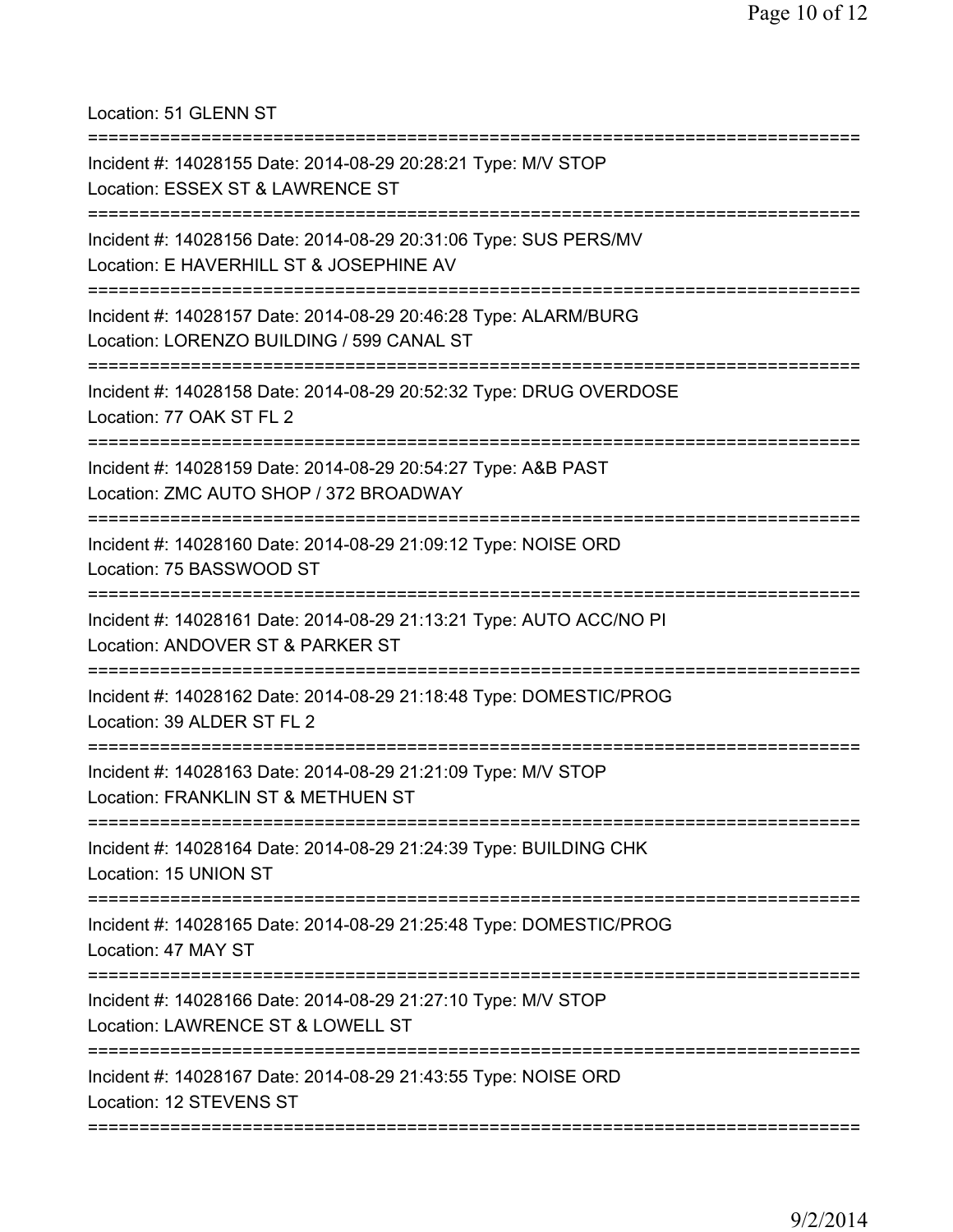Location: 90 GLENN ST

| Incident #: 14028169 Date: 2014-08-29 22:04:25 Type: ASSIST FIRE<br>Location: 11 LAWRENCE ST #508                      |
|------------------------------------------------------------------------------------------------------------------------|
| Incident #: 14028170 Date: 2014-08-29 22:06:12 Type: DISTURBANCE<br>Location: 329 BROADWAY<br>======================== |
| Incident #: 14028171 Date: 2014-08-29 22:13:19 Type: FIGHT<br>Location: 34 BROOK ST                                    |
| Incident #: 14028172 Date: 2014-08-29 22:31:44 Type: SUS PERS/MV<br>Location: ALDER ST & POPLAR ST                     |
| Incident #: 14028174 Date: 2014-08-29 22:38:50 Type: UNWANTEDGUEST<br>Location: 102 ESSEX ST                           |
| Incident #: 14028173 Date: 2014-08-29 22:39:20 Type: EXTRA SURVEIL<br>Location: 36 CANTON ST                           |
| Incident #: 14028175 Date: 2014-08-29 22:40:15 Type: GENERAL SERV<br>Location: 184 WATER ST                            |
| Incident #: 14028177 Date: 2014-08-29 22:44:03 Type: ALARM/BURG<br>Location: 178 LAWRENCE ST                           |
| Incident #: 14028176 Date: 2014-08-29 22:44:04 Type: DOMESTIC/PROG<br>Location: 109 THOREAU WAY                        |
| Incident #: 14028178 Date: 2014-08-29 23:08:35 Type: M/V STOP<br><b>Location: FALLS BRIDGE</b>                         |
| Incident #: 14028179 Date: 2014-08-29 23:08:35 Type: GENERAL SERV<br>Location: APPLETON ST & METHUEN ST                |
| Incident #: 14028180 Date: 2014-08-29 23:16:30 Type: RECOV/STOL/MV<br>Location: 120 BUTLER ST                          |
| Incident #: 14028181 Date: 2014-08-29 23:21:50 Type: UNWANTEDGUEST<br>Location: 179 ESSEX ST                           |
|                                                                                                                        |